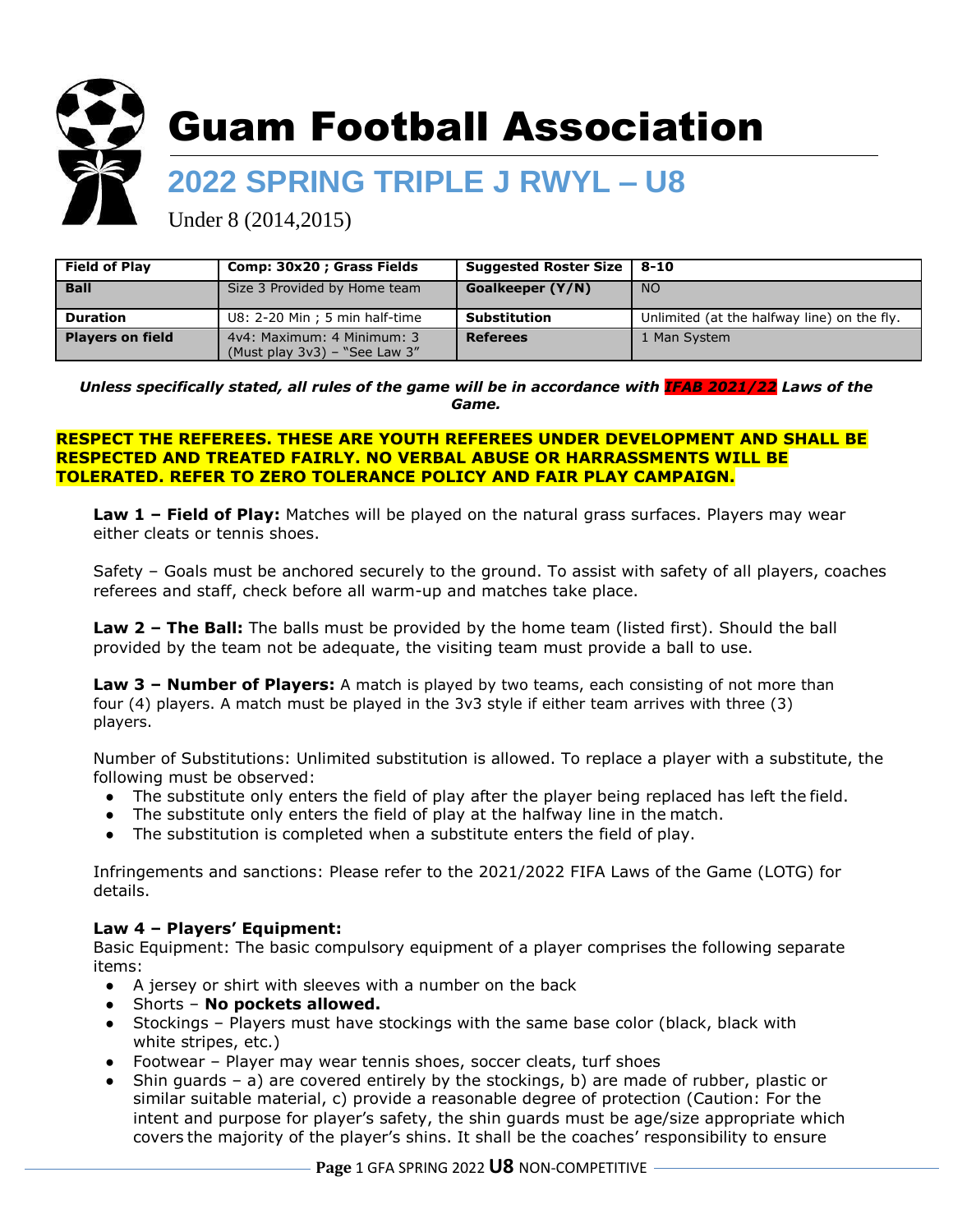that the players are wearing proper sized shin guards).

● Colors: The two teams must wear colors that distinguish them from each other. Should it conflict, the home team (listed first) on schedule must wear bibs.

**Law 5 – The Referee:** Each match is controlled by a referee who has full authority to enforce the LOTG in connection with the match to which he has been appointed.

Decision of the referee: The decision of the referee regarding facts connected with the play, including whether a goal is scored or not and the result of the match, are final. The referee may only change a decision on realizing that it is incorrect, if he has not restarted play or terminated the match.

Coaches are encouraged to constructively provide insight to referees during the half and after the match on how the referee can better improve while creating a safe environment for the referee.

**Law 6 – The Other Match Officials:** Not applicable.

**Law 7 – Duration of the match:** The match lasts two equal periods of 20 minutes. Half-time interval must not exceed five (5) minutes. The duration of the match or half-time may be altered only with the decision of the Referee Administrator or Youth Administrator to keep the match on schedule. There will be no grace periods to delay the start of a match. There will be no added time given.

**Law 8 – The Start and Restart of Play:** Kick off will be awarded to the Home team. In the second half, the teams change ends and the opposite team will take the kick-off. The ball is in play when it is kicked and clearly moved (can go backwards or sideways). A goal may NOT be scored directly from the kick-off. The player taking the kick-off cannot touch the ball again before it has touched another player. (If the player touches it twice during kick-off, the kick-off is retaken.)

**Law 9 – The Ball In and Out of Play:** The ball is out of play when a) it has wholly crossed the goal line or touch line whether on the ground or in the air, ball play has been stopped by the referee.

The ball is in play at all other times, including when the ball rebounds off a goalpost, crossbar or corner flag post and remains in the field of play or rebounds off either the referee when they are in or out offield of play.

**Law 10 - Determining the Outcome of a Match:** A goal is scored when the whole of the ball passes over the goal line, between the goalposts and under the crossbar, provided that no infringement of the LOTG has been committed previously by the team scoring the goal.

**Law 11 – Offside:** There is no offside in this division.

**Law 12 – Fouls and misconduct:** A player who commits a caution or sending-off offence, either on or off the field of play, whether directed towards an opponent, a team-mate, the referee, an assistant referee or any other person, is disciplined according to the nature of the offence committed.

Caution offences: A player is cautioned and shown the yellow card if he commits any of the following seven offences:

- Unsporting behavior
- Dissent by word or action
- Persistent infringement of the Laws of the Game
- Delaying the restart of play

**Page** 2 GFA SPRING 2022 **U8** NON-COMPETITIVE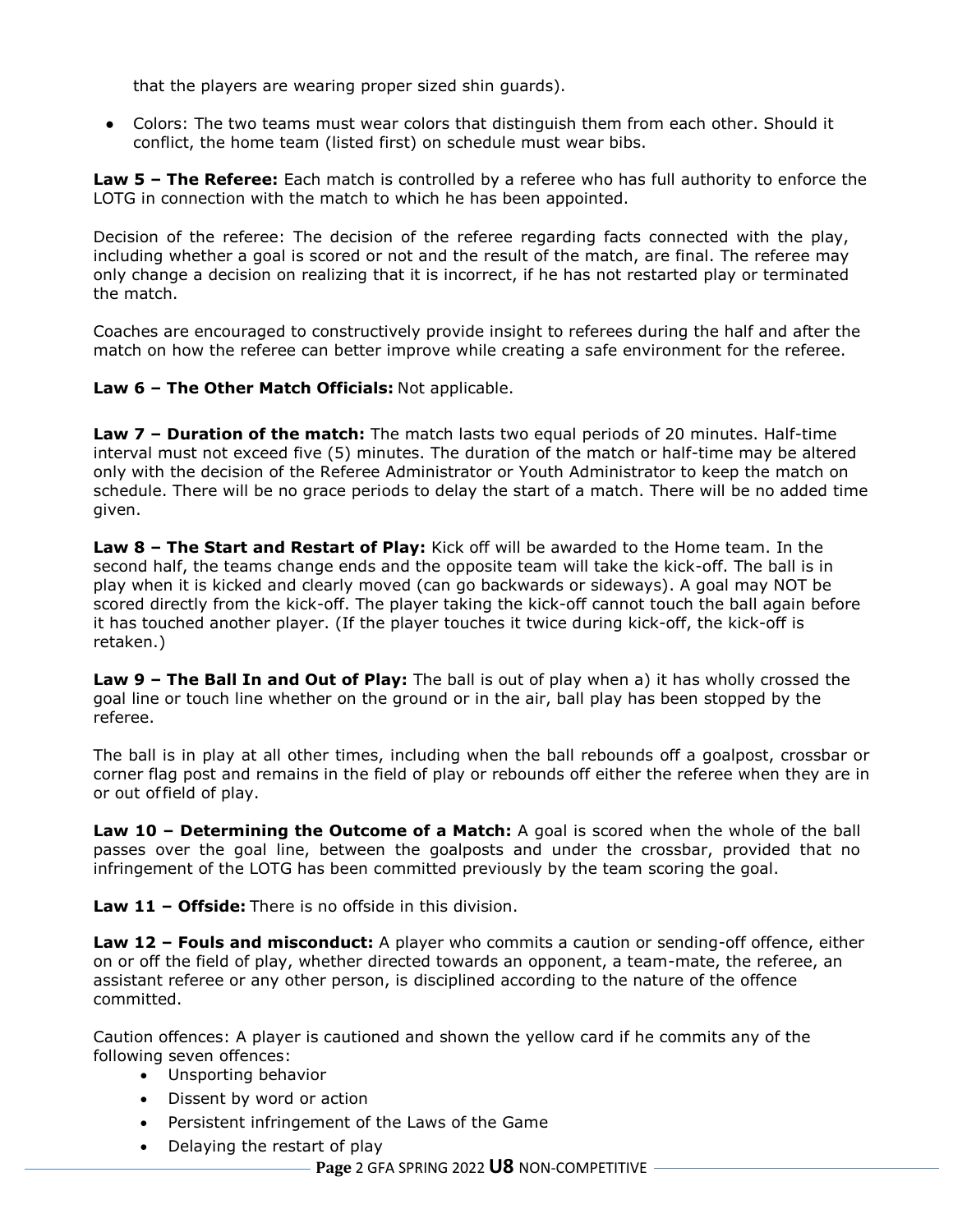- Failure to respect the required distance when play is restarted with a corner kick, free kick or throw-in
- Deliberately leaving the field of play without the referee's permission

A substitute or substituted player is cautioned if he commits any of the following offences:

- Unsporting behavior
- Dissent by word or action
- Delaving the restart of play
- Entering or re-entering the field of play without the referee's permission

Sending-off offences: A player, substitute or substituted player is sent off if he commits any of the following seven offences:

- A serious foul play
- Violent conduct
- Spitting at an opponent or any other person
- Denying the opposing team a goal or an obvious goal-scoring opportunity by deliberately handling the ball (this does not apply to a goalkeeper within his own penalty area)
- Denying an obvious goal-scoring opportunity to an opponent moving towards the player's goal by an offence punishable by a free kick or a penalty kick
- Using offensive, insulting or abusive language and/or gestures
- Receiving a second caution in the same match

A player, substitute or substituted player who has been sent off must leave the vicinity of the field of play and the technical area.

**Law 13 – Free Kicks:** Free kicks are either direct or indirect.

Direct free kick

- If a direct free kick is kicked directly into the opponent's goal, a goal is awarded
- If a direct free kick is kicked directly into the team's own goal, a corner kick is awarded to the opposing team

Indirect free kick: the referee indicates an indirect free kick by raising his arm above his head. He maintains his arm in that position until the kick has been taken and the ball has touched another player or goes out of play.

A goal can be scored only if the ball subsequently touches another player before it enters the goal:

- If an indirect free kick is kicked directly into the opponent's goal, a goal kick is awarded.
- If an indirect free kick is kicked directly into the team's own goal, a corner kick is awarded to the opposing team.

Procedure of the free kicks is to be complied according to the LOTG.

**Law 14 – The Penalty Kick:** A penalty kick is awarded against a team that commits one of the ten offence for which a direct free kick is awarded, inside its own penalty area and while the ball is in play. A goal may be scored directly from a penalty kick. Additional time is allowed for a penalty kick to be taken at the end of each half or at the end of periods of extra time. Procedure of the penalty kick is to be complied according to the LOTG.

**Law 15 – The Throw-In:** A throw-in is awarded to the opponents of the player who last touched the ball when the whole of the ball crosses the touch line, either on the ground or in the air. A goal cannot be scored directly from a throw-in. Procedure of the throw-in is to be complied according to the LOTG.

**Law 16 – The Goal Kick:** A goal kick is awarded when the whole of the ball passes over the goal line, either on the ground or in the air, having last touched a player of the attacking team, a goal is not scored in accordance with Law 10. A goal may be scored directly from a goal kick, but only against the opposing team. Procedure of the goal kick is to be complied according to the LOTG.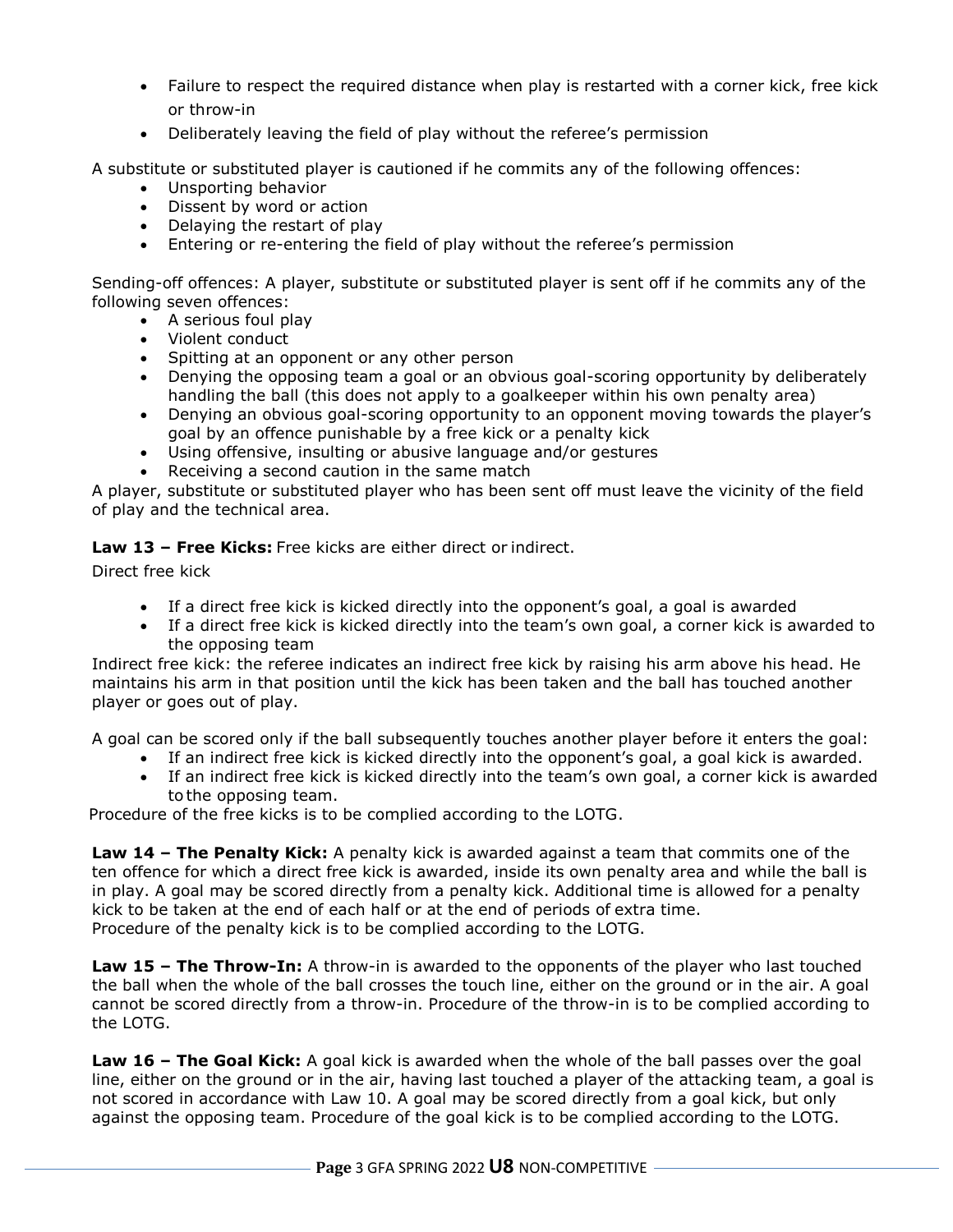**Law 17 – The Corner Kick:** A corner kick is awarded when the whole of the ball passes over the goal line, either on the ground or in the air, having last touched a player of the defending team, and a goal is not scored in accordance with Law 10. A goal may be scored directly from a corner kick, but only against the opposing team. Procedure of the corner kick is to be complied according to the LOTG.

Added:

- Slide tackling will not be permitted. An automatic yellow card will be warranted. Play will restart with a direct free kick. Slide tackling can endanger the safety of the opponent and must be discouraged as much as possible by the responsibility of the coach.
- Goalkeeper: Goalkeeper will have use of their hands. Goalkeeper may not punt or drop kick the ball. Goalkeeper must throw/roll in place of punt/dropkick. A goal cannot be scored directly from a throw by the goalkeeper.

# **OTHERS MATTERS:**

- 1. **SCHEDULES**: GFA reserves the right to make changes to the schedule based on availability of the facility. GFA will determine if any reschedule matches will be warranted due to inclement weather, acts of God, or any other unforeseen circumstances. Teams may not request for match to be rescheduled.
- 2. **ROSTERS:** Coaches must submit a complete roster prior to the first match of the season. If any changes are made within the season, coaches must update the roster in a timely manner.
- 3. **ELIGIBILITY:** Player must be registered with PowerUp. Please note that if a player should switch clubs or divisions a TRF must be submitted. Youth players must play for **ONE TEAM ONLY and ONE LEAGUE ONLY.** Clubs violating this will be sanctioned by the GFA Competition Director. Teams in violation will forfeit the match. It is mandatory that players play within their age group (not up and never down). Rosters must be updated once any changes have been made.
- 4. **INELIGIBLE PLAYER:** Further sanctions will be made should a team play an ineligible player(s) during the league. It is the teams (coaches/club representative) responsibility to ensure that he/she does not play an ineligible player. Under no condition will the officials of GFA (staff, referees, committee) will be held responsible for any player that is ineligible and play(ed) in the match. Your cooperation is highly appreciated.

GFA Disciplinary Code 2021 (Article 58 Ineligibility): If a player is fielded in an official match despite being ineligible, his team will be sanctioned by forfeiting the match (cf. art. 58.1) and paying a minimum at least USD25.

- 5. **COACHES (TECHNICAL AREA):** Coaches must adhere to technical area, pitch rules and code of conduct standards. **No coaches on the end lines or on the opposite side of the pitch.** Please refer to the Zero Tolerance Policy.
- 6. **FAIR PLAY CAMPAIGN:** As part of our sponsor, Triple J Auto Group, advocating the Fair Play Campaign, please refer to the Fair Play Campaign.

# 7. **Anti-Doping:**

- i. Doping is prohibited. The FIFA ADR, AFC Anti-Doping Regulations, the GFA Disciplinary Code, and all relevant GFA directives in relations to anti-doping are applicable to the Competition.
- ii. The GFA shall inform each member association by means of a circular of the doping control procedure for the Competition.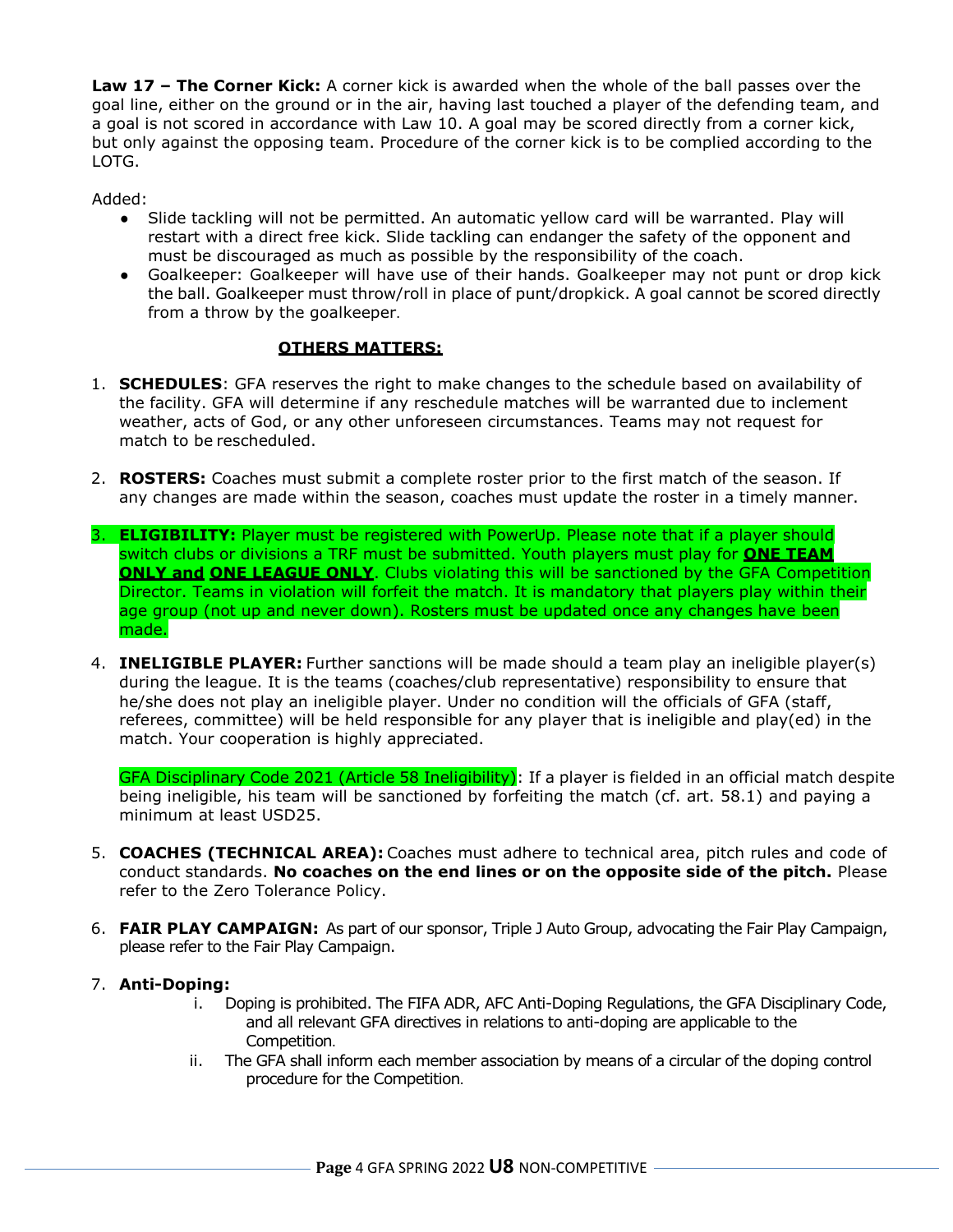iii. The GFA Medical Committee shall be responsible for the approval of the WADA-accredited laboratory which shall carry out the analysis of all doping samples.

*"In doping-related matters, the FIFA Anti-Doping Regulations apply in full. In the event of any discrepancy between the national regulations and the FIFA Anti-Doping Regulations, the provisions set out in the FIFA Anti-Doping Regulations shall prevail."*

8. **INCIDENT REPORT**: Please report any/all incident via incident form provided online or in Main Office. Serious/Confidential matters email to: [competition@theguamfa.com](mailto:competition@theguamfa.com)

#### 9. **Important Dates:**

- a. Mid-Season Youth League Meeting: March 30, 2022, GFA Lecture Hall 1900 hrs.
- b. Post-Season Youth League Meeting: April 24, 2022, GFA Lecture Hall 1900 hrs.
	- Open to Club Representatives, Coaches and Parents.

**ABSOLUTELY: NO SMOKING! NO ALCOHOLIC BEVERAGES! NO PETS ALLOWED!**